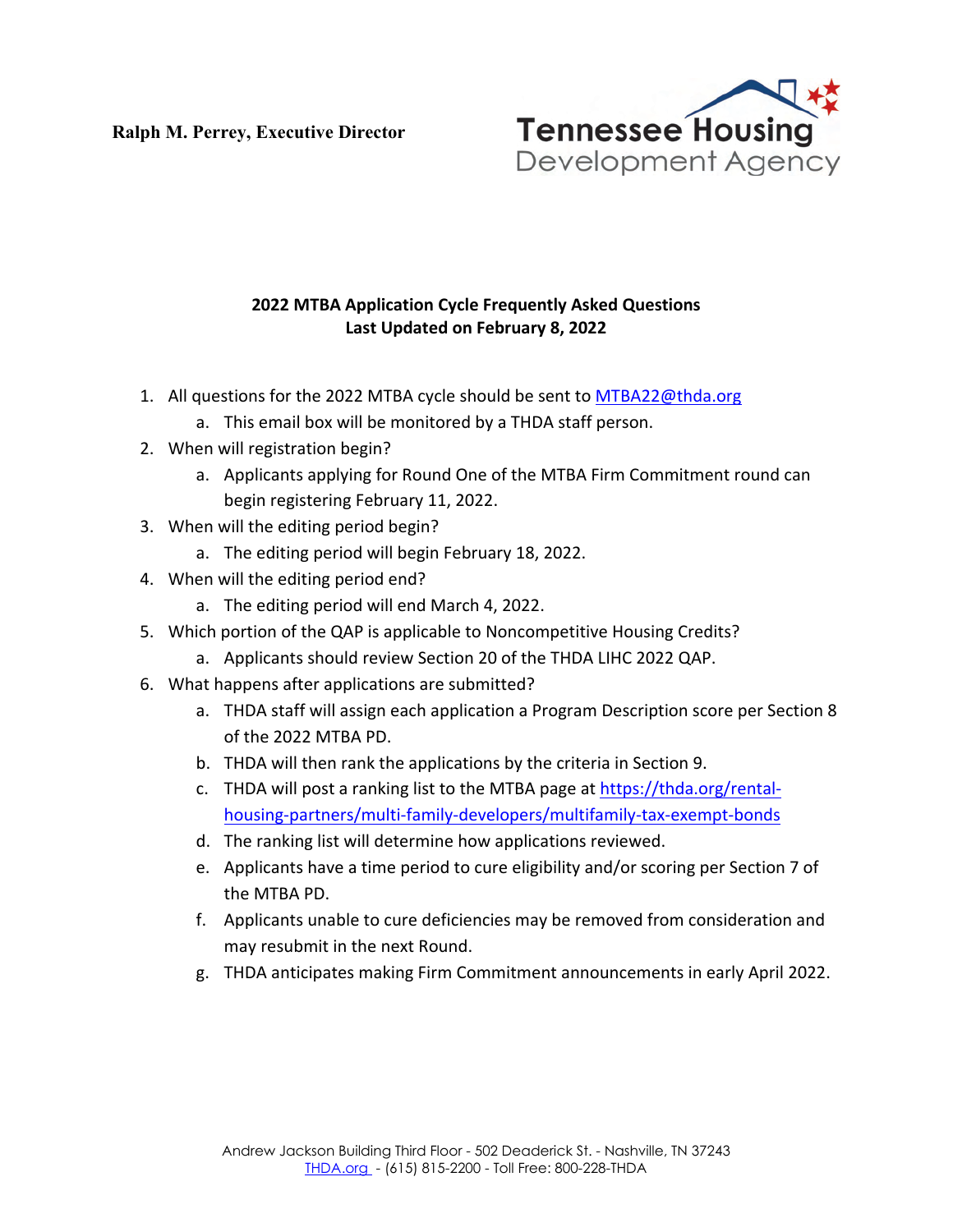- 7. What fees are due upfront?
	- a. The MTBA Initial Application Fee and LIHC Application fee are due at the time of submission.
	- b. The Commitment Fee, Incentive Fee, and 42(m) Letter Fee will be due at time of Firm Commitment issuance.
	- c. The fee amounts can be found in Section 11 MTBA PD and Section 5 THDA LIHC QAP.
- 8. Is there a deadline to close on firm commitments?
	- a. Yes, applicants select either a 90 day or 120 day term for closing at the time of initial submission.
- 9. How soon with the LURC be available?
	- a. THDA will be sending out a formal process on requesting a LURC after the round ending date.
	- b. The applicant must supply the proper signature block and documentation of the PILOT if applicable.
- 10. Are the THDA Ownership and Developer Attachments required?
	- a. Yes. At the request of legal in addition to the upload of organizational charts and breakdown entries in THOMAS, the applicable Ownership and Developer attachments are now required.
	- b. The entries in THOMAS are still required and will allow THDA to quickly determine individual involvement in existing and current developments.
- 11. The LIHC 2022 QAP Section 12-3-b regarding Zoning mentions that it can be complete by the time of award process?
	- a. The time of award process for Noncompetitive Housing Credit developments is at the time of Firm Commitment/42(m) Letter issuance.
	- b. Applicants should have proper zoning evidence as stated in the QAP completed by the time of the  $3<sup>rd</sup>$  Evaluation Notice.
- 12. General questions regarding the Concerted Community Revitalization Plan or CCRP?
	- a. Will staff pre-approve plans before application submission
		- i. Staff cannot pre-approve plans before application submission.
	- b. What is the required format of submitting the CCRP?
		- i. Staff will provide a template for the table of contents that will identify the elements as defined in the MTBA PD and/or LIHC QAP. That template must accompany the plan that will be uploaded in the CCRP folder in the THOMAS Application system.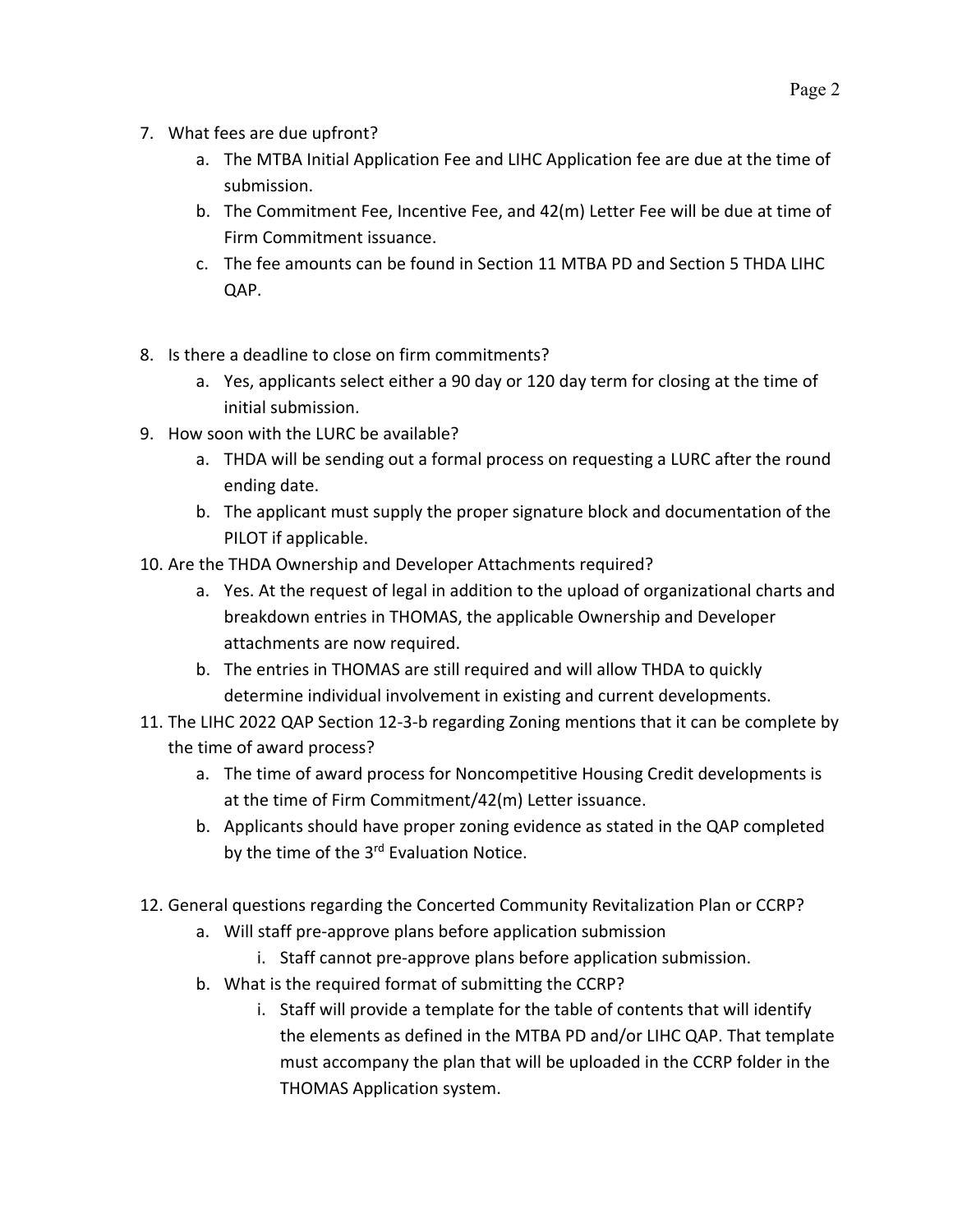- c. Does THDA staff maintain a listing of CCRP's?
	- i. Staff does not having a listing of CCRP's across the state
- d. Item 4 in the CCRP definition mentions of the 2022 QAP and MTBA PD a survey of current conditions, what would staff view as current?
	- i. Staff would view the past five years as an industry standard in regard to the term current.
- e. Item 11 in the CCRP definition of the 2022 QAP and MTBA PD mentions continued evaluation of progress, what is the expectation?
	- i. Staff would expect that the plan will state how the progress will be evaluated.
- f. Item 12 in the CCRP definition of the 2022 QAP and MTBA PD mentions the appropriate local entity, who is that entity?
	- i. The local entity is not necessarily a local government entity but is the entity that developed the plan.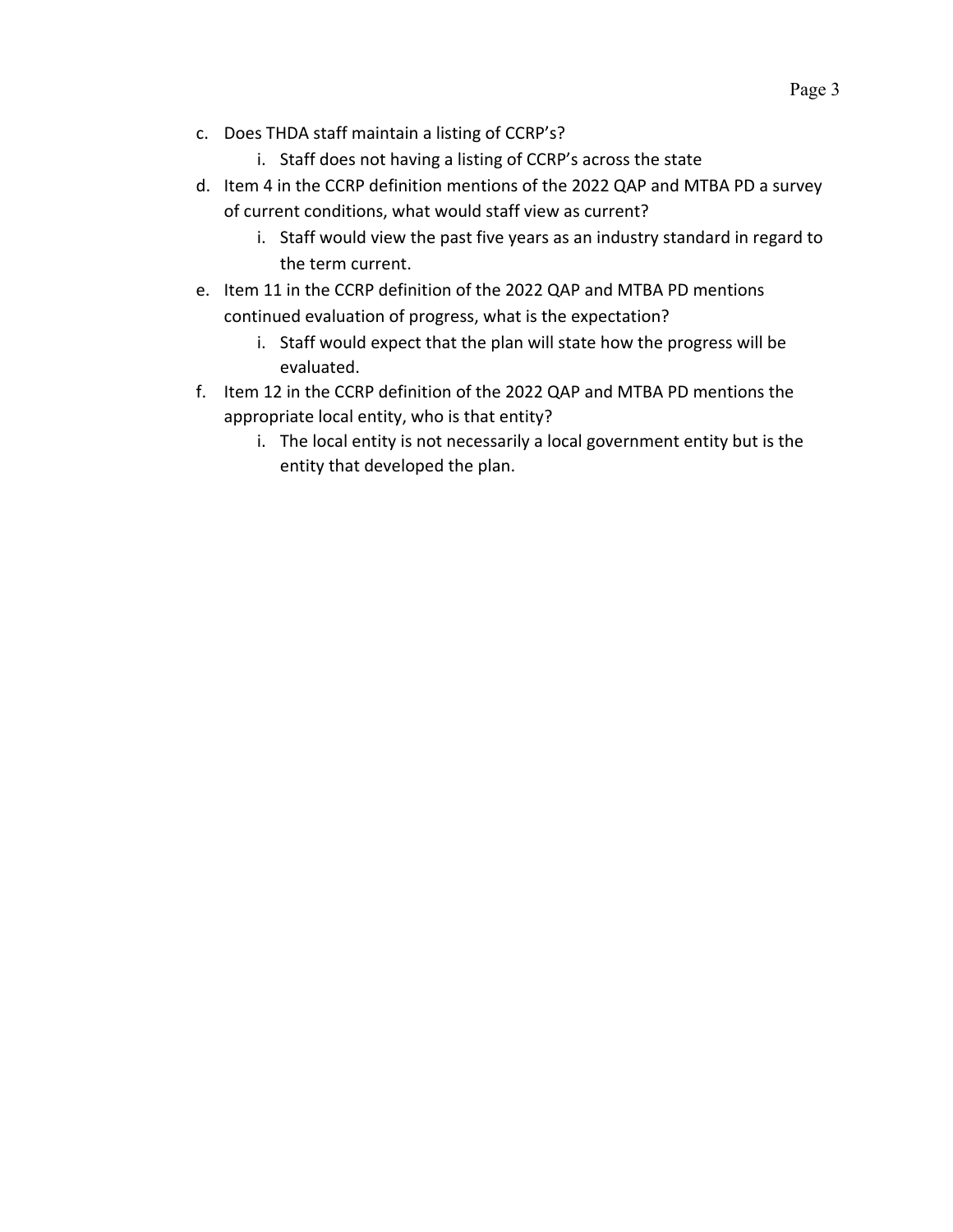### **Best Practices for Threshold Documents**

**The following pages will contain Best Practices from THDA Staff regarding six (6) threshold documents that may be of assistance as applicants prepare submissions for the Initial Application process.**

**Please see the 2022 QAP Section 12: Mandatory and Threshold Requirements**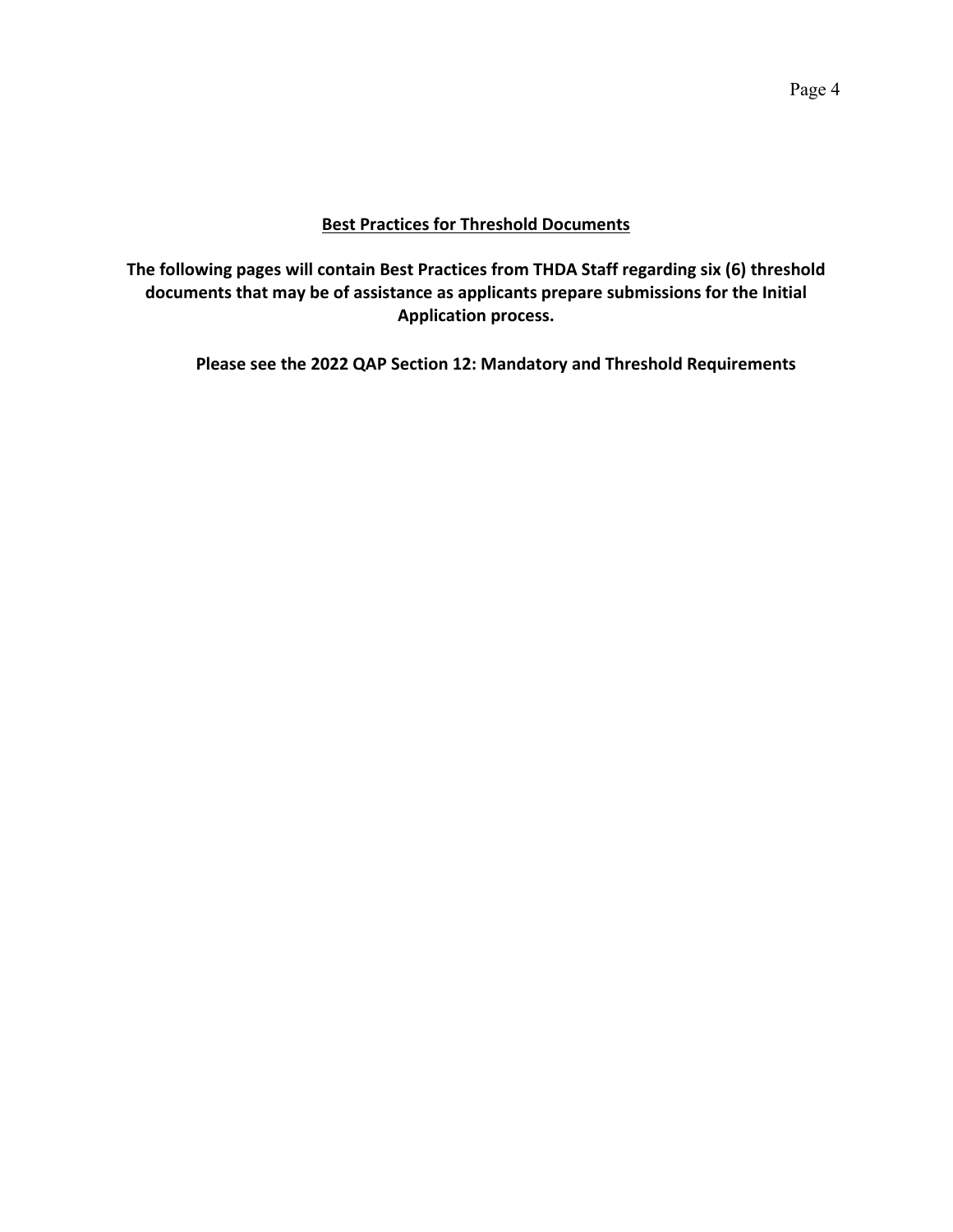# Page 5

#### **Best Practices for Submitting an Appraisal to THDA**

- $\triangleright$  An appraisal must be submitted with the final application if land or building costs are shown in THOMAS in either the basis column or in the total development cost column, since THDA uses both methods (basis and total development costs) to calculate the amount of tax credit the development is qualified to receive.
- $\triangleright$  The document should be no older than six (6) months from application submission date and performed and prepared by an independent third party in accordance with the Appraisal Guidelines included on the THOMAS Documents Page.
- $\triangleright$  The appropriate THDA appraisal template must be used and must be complete. All required information must be contained in the template – fields containing comments such as "see report" are not acceptable and will result in a cure finding.
- $\triangleright$  Additional pages can be submitted if clarification is needed, but the THDA template is sufficient – no additional report is required.
- $\triangleright$  All four required values must be shown for appraisals including existing buildings: As is with restricted rents, as is with hypothetical market rents, hypothetical as renovated with restricted rents, and hypothetical as renovated with market rents.
- $\triangleright$  Sale and rent comparable properties should be as close to the subject property as possible. Comps from a hundred miles away will result in a cure finding.
- $\triangleright$  All information must be complete, correct, and consistent within the appraisal and with the application as a whole.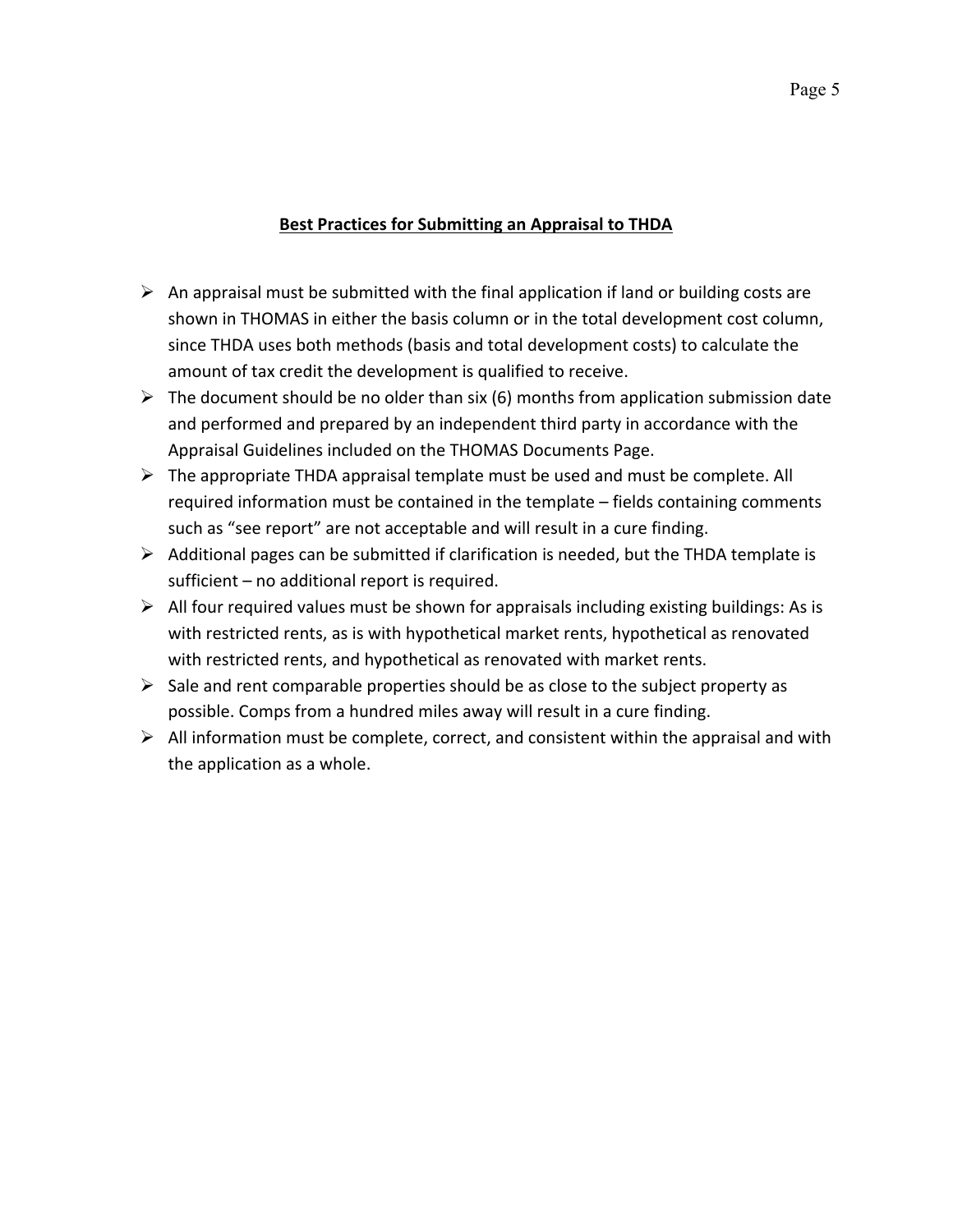## **Best Practices for Submitting a Zoning Letter to THDA**

Here is a recap of the purpose of the zoning letter and the requirements for the zoning letter as stated in the QAP, along with some best practices for submitting a zoning letter that will not result in a cure finding.

The purpose of the zoning letter is to provide evidence that the site is currently zoned for the proposed Development.

1. Zoning letters must be issued by and signed by the local zoning administrator (or chief elected official in localities without a zoning administrator).

Zoning letters issued by or signed by engineering firms, or any other third party vendors or contractors are not acceptable and will result in a cure finding.

2. The zoning letter must clearly identify the subject property.

Tax map and parcel numbers are a good way to identify properties for zoning letters. Be sure that the tax map and parcel numbers in the zoning letter match up with the tax map and parcel numbers in THOMAS - zoning letters must cover all parcels included in the development. If there is a discrepancy between the parcels in THOMAS and the parcels in the zoning letter, it will cause a cure finding.

3. The zoning letter must show the current zoning and any special use designations.

If this information is not included in the zoning letter, it will result in a cure finding.

4. The zoning letter must description of the Project, including the number of units, the proposed use, and the construction type (i.e. townhome, midrise elevator, etc.).

"Multifamily" or "Apartment Complex" are not sufficient as the project description. The zoning letter should show that the proposed development is multifamily, but at a minimum it must also show the number of units and type of construction. If this information is incomplete, it will result in a cure finding.

5. The zoning letter must state that the current zoning will permit the proposed Housing Development.

Or:

The zoning letter must provide assurance that the Zoning/PUD will be reviewed in a timely manner, including any available dates so as it is complete by time of award process.

**Or: Or:** 

A letter from the chief elected official identifying the Project and stating that there are no zoning regulations in place.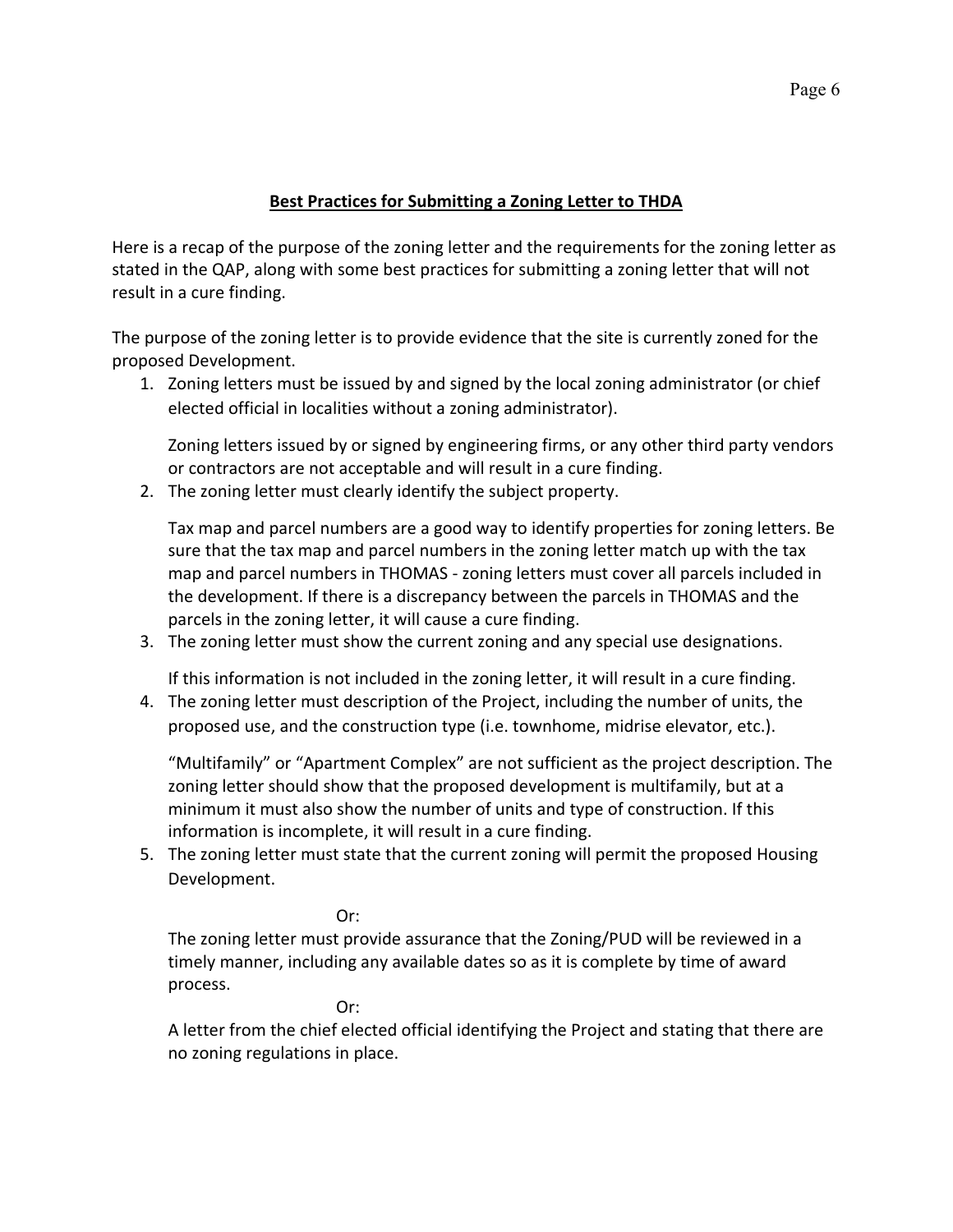At initial application, it is acceptable for this statement to contain a statement that the final approval will be determined after site plans are submitted and reviewed, but it should be clear that use, density, and construction type for the development are allowed.

Here are a couple of items that should not be submitted:

- 1. Please do not submit a copy of zoning regulations, with or without highlighted sections. THDA staff is not qualified for and does not have the resources to review the zoning regulations for each locality for all applications and determine if the regulations allow the development as proposed. THDA requires the applicant to submit evidence that the zoning regulations allow the development as proposed, not the actual zoning regulations.
- 2. Maps as a method of property identification in a zoning letter are usually insufficient and typically result in a cure finding. A positive way to link the zoning letter to the subject property of the application is required, and as mentioned above, tax map and parcel numbers work well.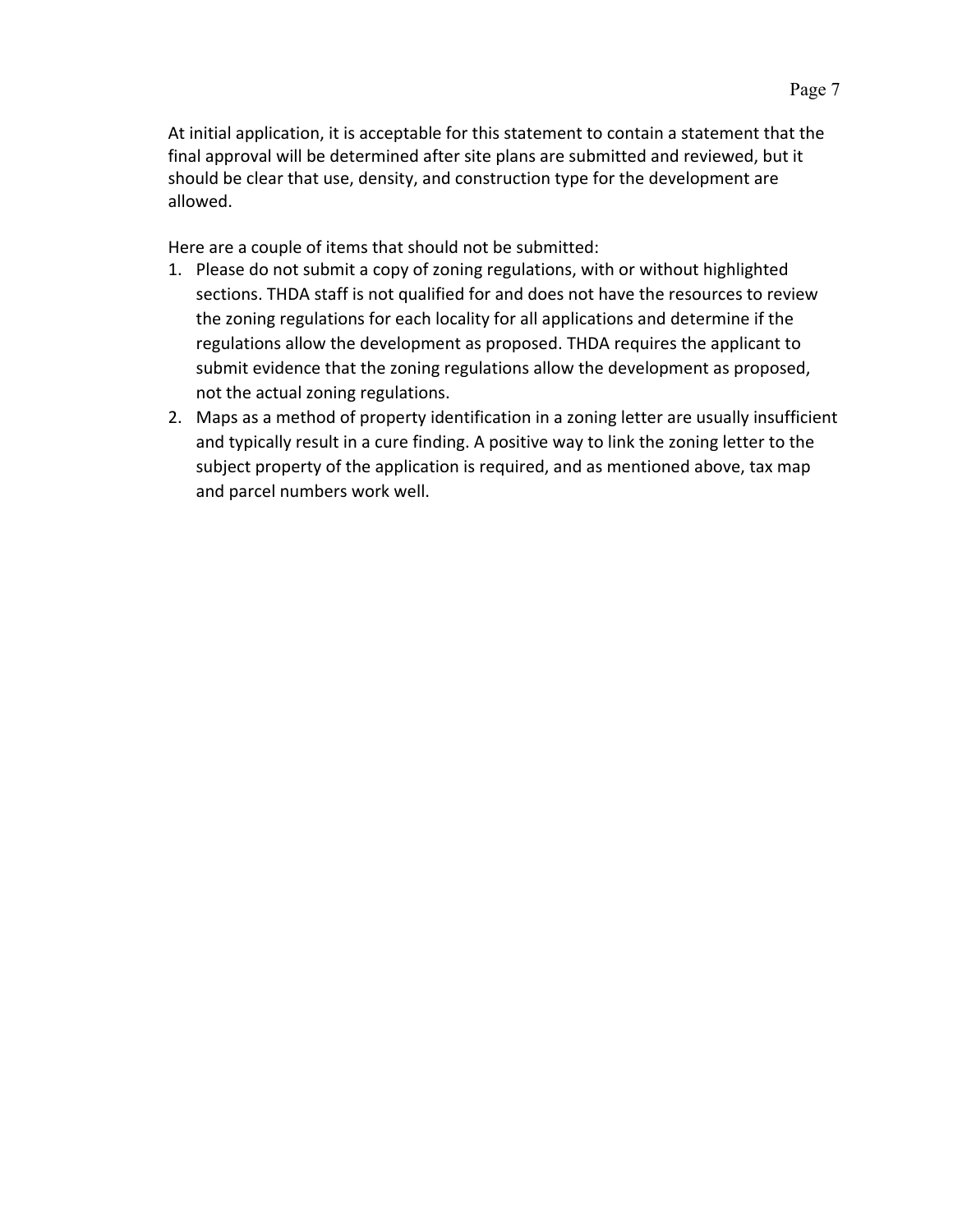#### **Best Practices for Submitting a Market Study to THDA**

- $\triangleright$  If a revision of a few pages are requested at any notice or evaluation from a coordinator, then an **addendum** is strongly encouraged. If you submit a full market study with revisions the entire report will have to be read again.
- $\triangleright$  The coordinators would like to have a brief explanation on what we would consider out of the ordinary situations. Some of the issues we may question when reviewing a study are listed below:
	- Comparable properties are out of the PMA (e.g. rural area).
	- If the proposed development is a senior property please use senior properties and if none can be found, please state that in the study.
	- If the analyst uses the entire county as the PMA in areas other than a rural county.
	- An unclear PMA, please have the analyst define the PMA that was utilized.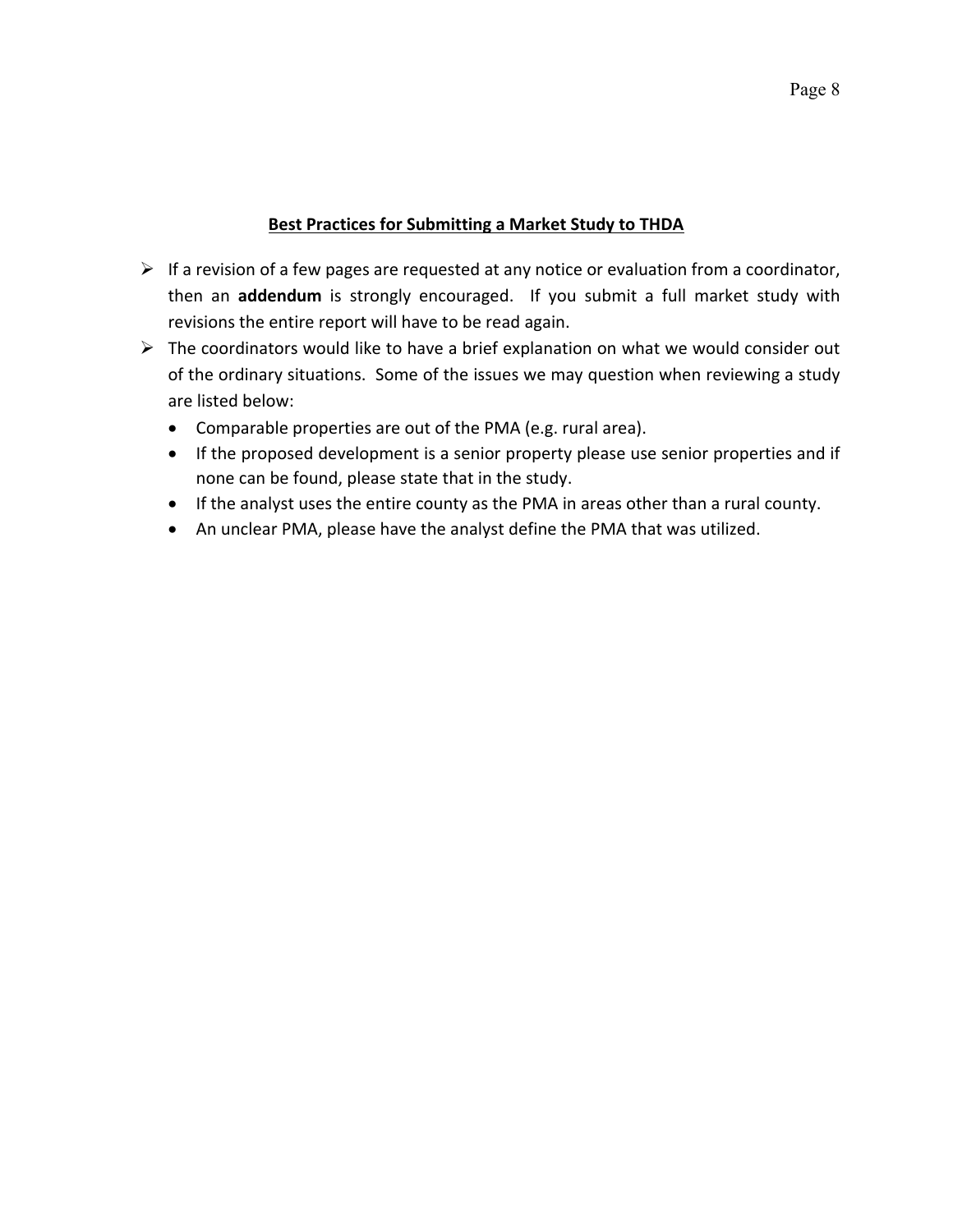## **Best Practices for Submitting a Physical Needs Assessment to THDA**

Will be added shortly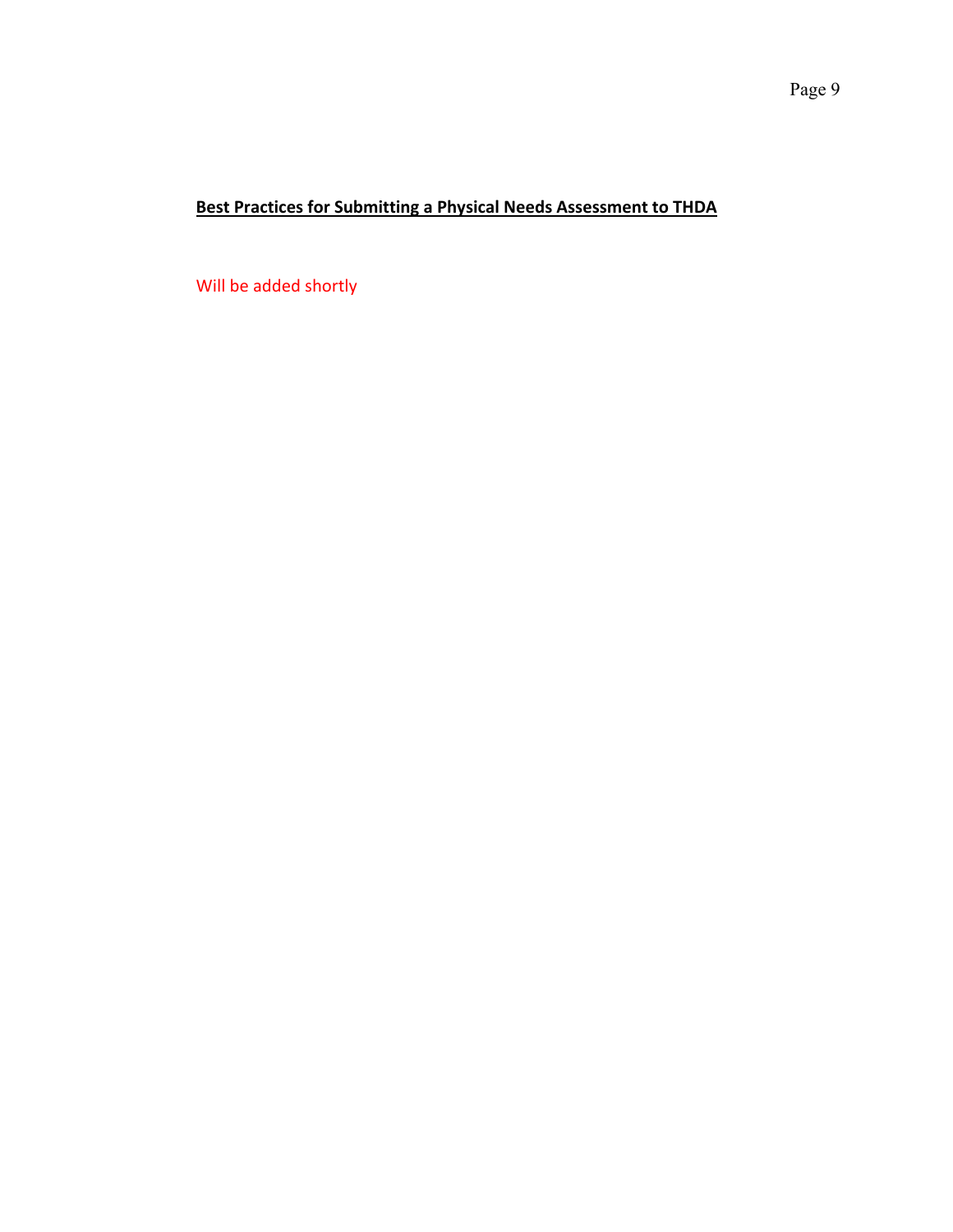**Best Practices for Submitting a Level One Site Control to THDA Will be added shortly**